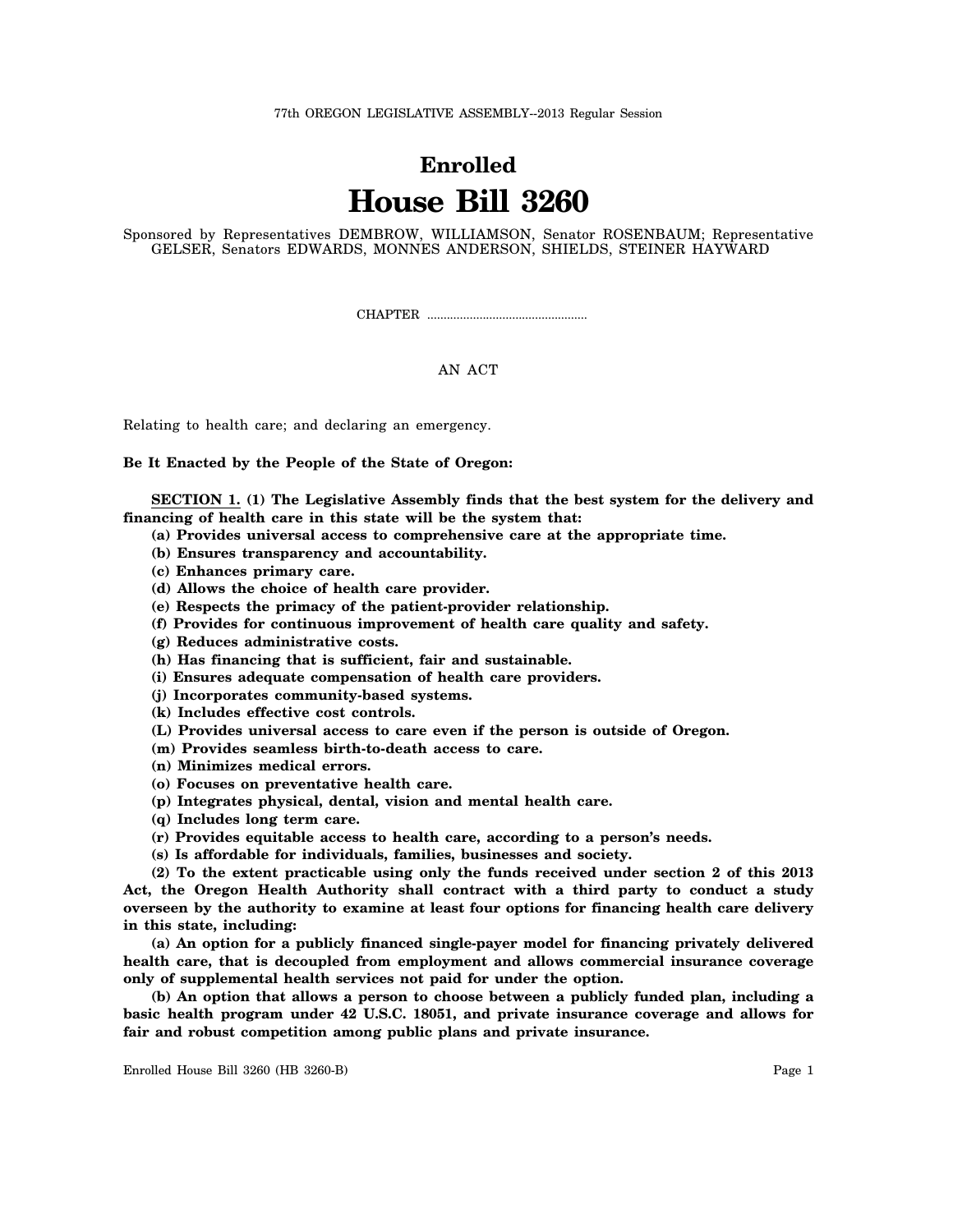**(c) The current health care financing system in this state, including the:**

**(A) Oregon Integrated and Coordinated Health Care Delivery System;**

**(B) Oregon health insurance exchange; and**

**(C) Full implementation of the Patient Protection and Affordable Care Act (P.L. 111-148), as amended by the Health Care and Education Reconciliation Act (P.L. 111-152) and other subsequent amendments.**

**(d) An option for a plan that provides essential health benefits, including preventive care and hospital services, and that:**

**(A) Allows a person to access the commercial market to purchase coverage that is not covered under the plan;**

**(B) Limits the role of the plan to collecting and distributing revenue while preserving private sector delivery options and optimizing consumer choice;**

**(C) Offers to Oregonians who earn more than 400 percent of the federal poverty guidelines a deductible plan that could be contributed to by employees and employers;**

**(D) Exempts Oregonians who earn no more than 400 percent of the federal poverty guidelines from deductibles;**

**(E) Accesses all sources of available federal funding; and**

**(F) Identifies program savings that can be achieved by providing health care coverage to all Oregonians, including but not limited to using the program to replace the state medical assistance program and the medical portion of worker's compensation, then applies the savings to finance the plan.**

**(3) The researchers conducting the study shall review and consider:**

**(a) Previous studies in this state of alternative models of health care financing or delivery.**

**(b) Studies of health care financing and delivery systems in other states and countries.**

**(c) This state's current health care reform efforts.**

**(d) The impact on and interplay with each option of all of the following:**

**(A) The Patient Protection and Affordable Care Act (P.L. 111-148), as amended by the Health Care and Education Reconciliation Act (P.L. 111-152) and other subsequent amendments;**

**(B) The Employee Retirement Income Security Act of 1974; and**

**(C) Titles XVIII, XIX and XXI of the Social Security Act.**

**(4) The contractor shall prepare a report that summarizes the findings of the study and:**

**(a) Analyzes the costs and benefits of requiring copayments and of not requiring copayments.**

**(b) Describes options for health care financing by a government agency, by commercial insurance and by a combination of both government and commercial insurance.**

**(c) For each option:**

**(A) Evaluates the extent to which the option satisfies the criteria described in subsection (1) of this section;**

**(B) Estimates the cost of implementation, including anticipated costs from increased services, more patients, new facilities and savings from efficiencies;**

**(C) Assesses the impact of implementation on the existing commercial insurance and publicly funded health care systems;**

**(D) Estimates the net fiscal impact of implementation on individuals and businesses including the tax implications;**

**(E) Assesses the impact of implementation on the economy of this state; and**

**(F) Estimates the potential savings to local governments and government agencies that currently administer health care programs, provide health care premium subsidies or provide funding for health care services.**

**(5) The report must include a recommendation for the option for health care delivery and financing that best satisfies the criteria described in subsection (1) of this section and that:**